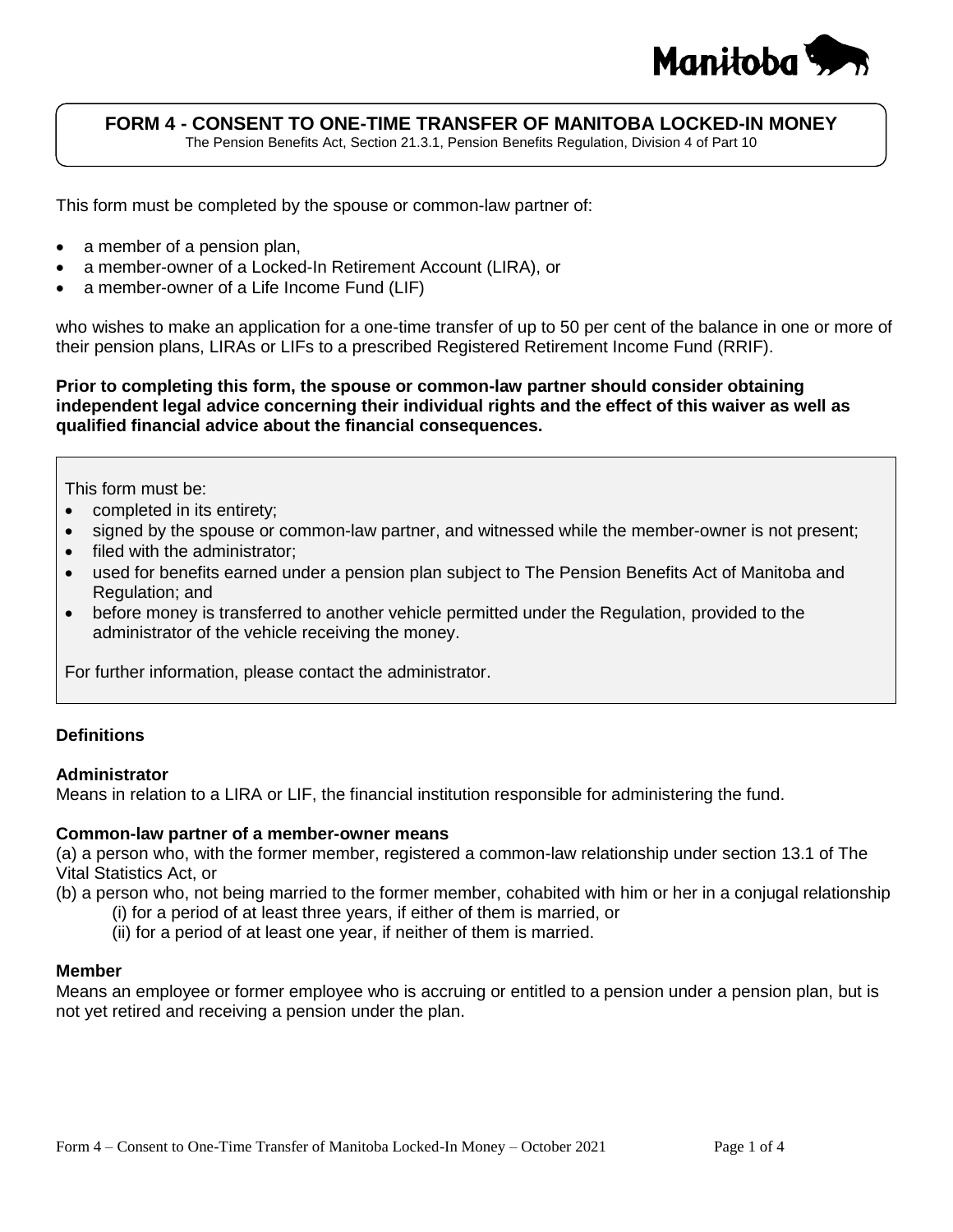

## **Member-owner**

Means the individual identified in the LIRA or LIF contract as the annuitant who as a former member of a pension plan transferred a pension benefit credit directly or indirectly to that LIRA or LIF.

## **Prescribed RRIF**

Means a personal retirement income fund as defined in the Income Tax Act (Canada) that is also subject to certain rules set out in Manitoba's Pension Benefits Act and Regulations. Funds in a prescribed RRIF are not locked in.

## **One-time Transfer**

Means the unlocking of up to 50 per cent of the balance of a member's pension plan, or member-owner's LIRA or LIF and a one-time transfer of that balance to a prescribed RRIF.

### **Spouse**

Where used in relation to another spouse means the person who is married to that other spouse, and "spouses" mean two persons who are married to each other.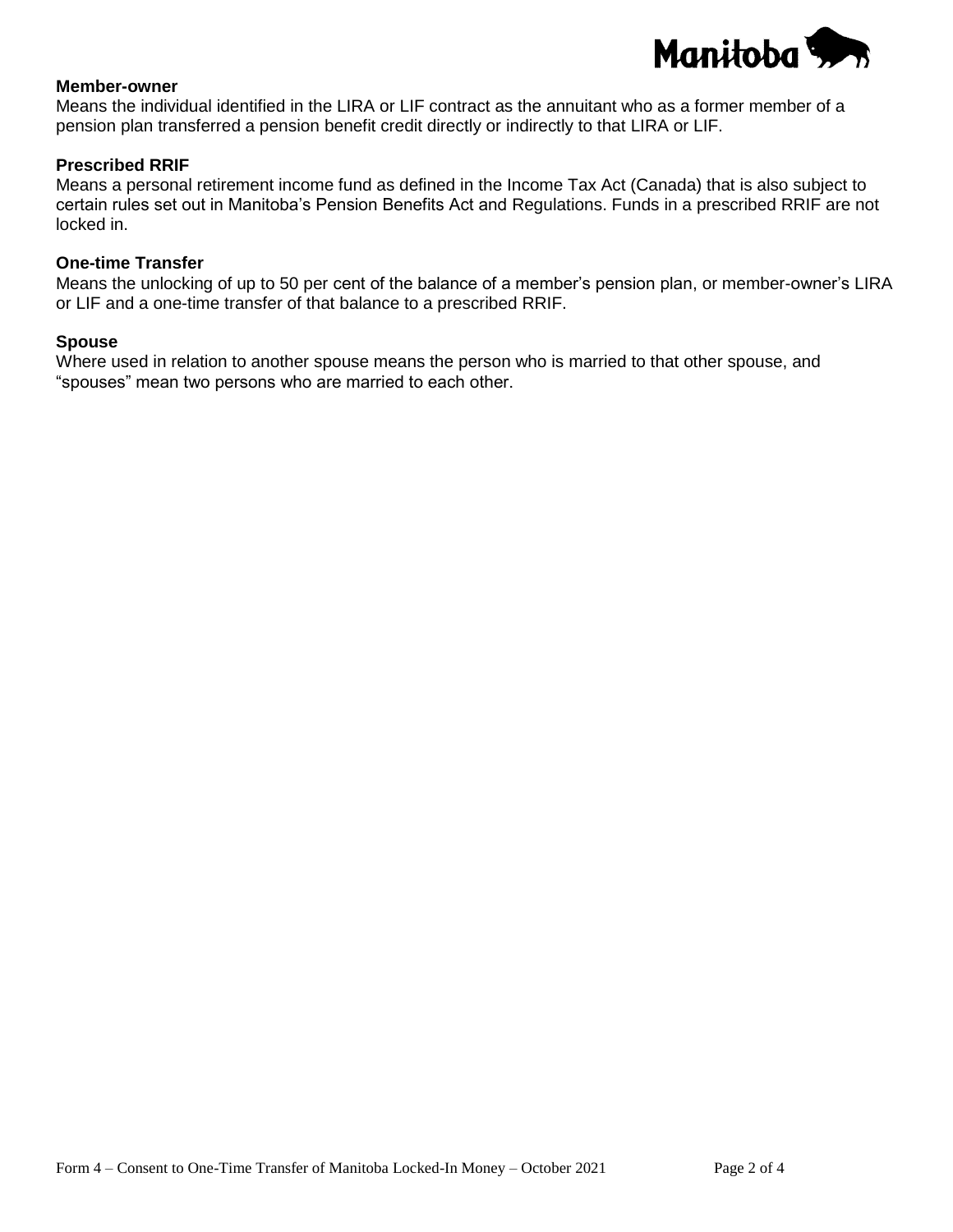

# **FORM 4 - CONSENT TO ONE-TIME TRANSFER OF MANITOBA LOCKED-IN MONEY**

The Pension Benefits Act, Section 21.3.1, Pension Benefits Regulation, Division 11 of Part 10

| (name of member or member-owner)                                                                                                                                                                                                                                                                                                                                     |
|----------------------------------------------------------------------------------------------------------------------------------------------------------------------------------------------------------------------------------------------------------------------------------------------------------------------------------------------------------------------|
| The member or member-owner earned benefits under a pension plan subject to The Pension Benefits Act of<br>Manitoba (Act) and Regulation, and was employed in Manitoba on the day they ceased to be an active<br>member of the plan.                                                                                                                                  |
| I understand that under the Act                                                                                                                                                                                                                                                                                                                                      |
| the member or member-owner may make a one-time transfer to unlock up to 50 per cent of<br>$\bullet$<br>the value of their pension benefit credit under a pension plan, or their balance in one or more<br>Locked-in Retirement Accounts (LIRAs) or Life Income Funds (LIFs) to a prescribed RRIF<br>known as a one-time transfer;                                    |
| the member or member-owner cannot make a one-time transfer without my written consent;<br>and                                                                                                                                                                                                                                                                        |
| if I sign this consent the amount of funds from the member or member-owner's pension plans,<br>٠<br>LIRAs or LIFs available to me will be reduced:                                                                                                                                                                                                                   |
| as a survivor on the member or member-owner's death; and<br>$\circ$<br>as a spouse, former spouse or former common-law partner should the funds be required<br>$\circ$<br>to be divided under the credit splitting provisions.                                                                                                                                       |
| I certify that                                                                                                                                                                                                                                                                                                                                                       |
| I have read this consent and understand it;                                                                                                                                                                                                                                                                                                                          |
| I have read the member or member-owner's completed application and one of the following:<br>٠                                                                                                                                                                                                                                                                        |
| the member's retirement statement from the administrator for each pension plan for<br>$\cap$<br>which an application for a one-time transfer is being made, and<br>the statement from the administrator setting out the maximum amount that can be<br>$\circ$<br>transferred from each LIRA or LIF for which an application for a one-time transfer is<br>being made |
| and know the amount of the one-time transfer as stated in the application for which the<br>application is being made;                                                                                                                                                                                                                                                |
| I am aware of the consequences of the one-time transfer, and despite the consequences, I<br>٠<br>consent to the proposed one-time transfer;                                                                                                                                                                                                                          |
| I am not living separate and apart from the member or member-owner by reason of a<br>٠<br>breakdown of our relationship;                                                                                                                                                                                                                                             |